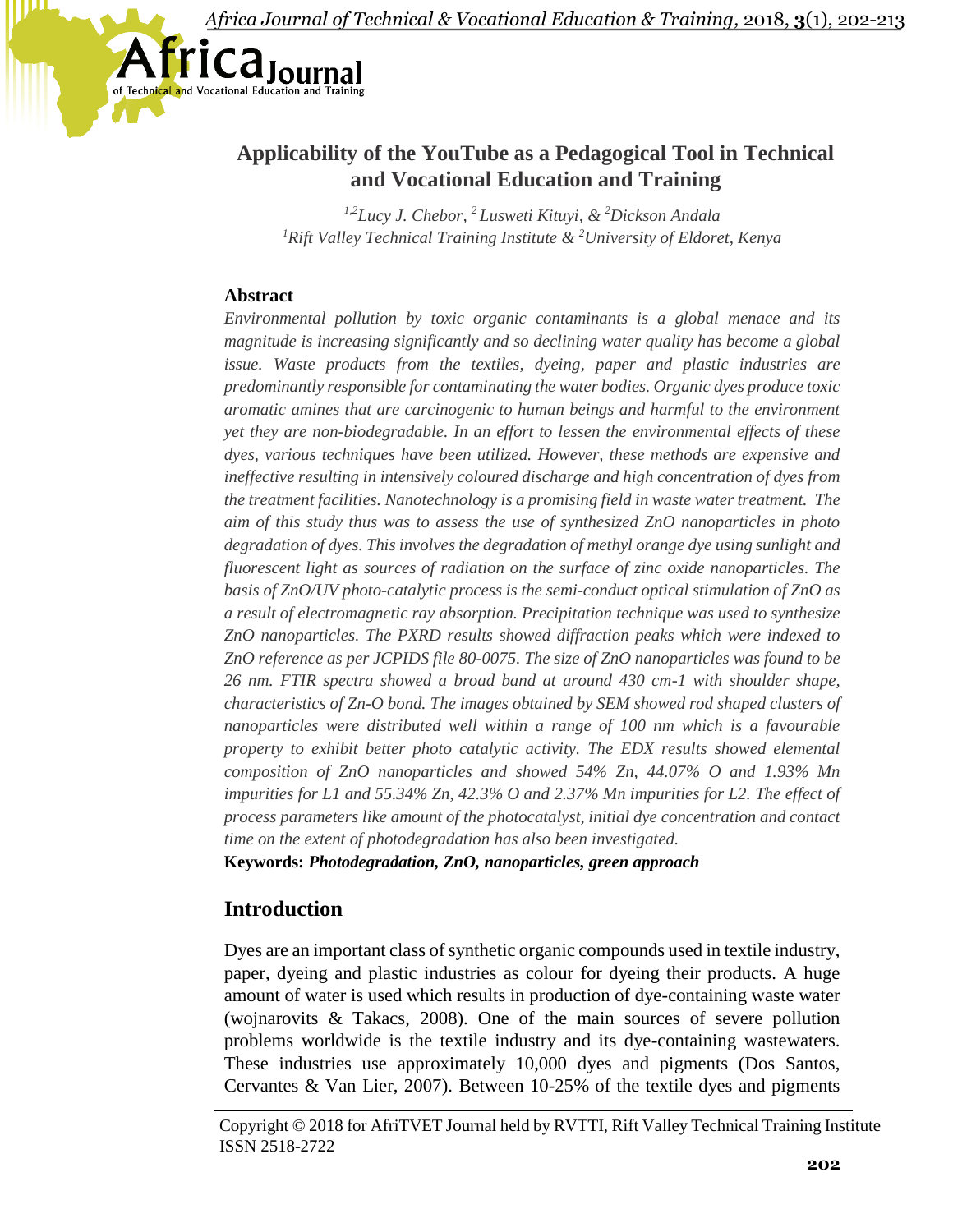are lost during the dyeing process, and 2-20% are directly discharged as aqueous effluents in different environmental components. These residual dyes pose a great danger to the environment especially the natural water resources. The discharge of dye-containing effluents into the water environment is undesirable, not only because of their colour, but also because many of dyes released and their breakdown products are toxic, carcinogenic and mutagenic to life. Without adequate treatment, these dyes can remain in the environment for a long period of time. For instance, the half-life of hydrolyzed reactive methyl blue is about 46 years at pH7 to 25.

The treatment and recycling of dye-containing wastewater has been highly recommended by environmental protection agencies like WHO and UNEP. This is due to the high levels of pollutants in dyeing and finishing processes, that is, dyes and their breakdown products, pigments, dye intermediates, auxiliary chemicals and heavy metals. In an effort to reduce the environmental effects of organic dyes, various techniques have been employed. These techniques include coagulation and sedimentation in which sediments again create disposal problems. These methods are not only expensive but also highly ineffective. The use of synthesized nanoparticles in photo degradation of dyes is a new promising field in waste water treatment. This involves the degradation of organic dyes by irradiating them with ultraviolet light on the surface of zinc oxide. The entire process is called photocatalytic degradation of dyes on ZnO. The basis of ZnO/UV photo-catalytic process is the semi-conduct optical stimulation of ZnO as a result of electromagnetic ray absorption. ZnO has an energy band of 3.2 eV which can be activated by radiation of UV in the wavelength of 387.5 nm. On the earth's surface, sunlight begins in the wavelength of 300 nm and only 4-5 percent of solar radiation may be used by ZnO (Chatterjee & Dasgupta. 2005).

The use of ZnO nanoparticles in photo catalytic colour removal is cheaper and does not pose disposal challenge, also the technology uses small amount of energy. The use of nanomaterials like ZnO nanoparticles offers a promising technology for reduction of global environmental pollutants. This semi-conductor catalyst has been preferred because of its wide energy band gap, high photo sensitivity, stability and low cost (Nishio, Tokumura, Znad & Kawase, 2006).

This study aimed to find out the use of synthesized ZnO nanoparticles in photodegradation of dye stuffs, to determine the extent of Methyl Orange removal and to determine the effect of experimental parameters.

## **Materials and Methods**

ZnO nanoparticles were synthesized using precipitation method. In this method, ZnO nanoparticles were prepared in two ways. In the first set, 100 ml of 1 M ZnSO4 solution was added to 100ml of 2M NaOH solution in drops. When the addition was complete, the mixture was kept at room temperature under constant stirring using magnetic stirrer for a period of 2-4 hours.

The constant stirring using magnetic stirrer made the precipitation homogeneous and minimal particles which reduce the specific surface free energy of crystal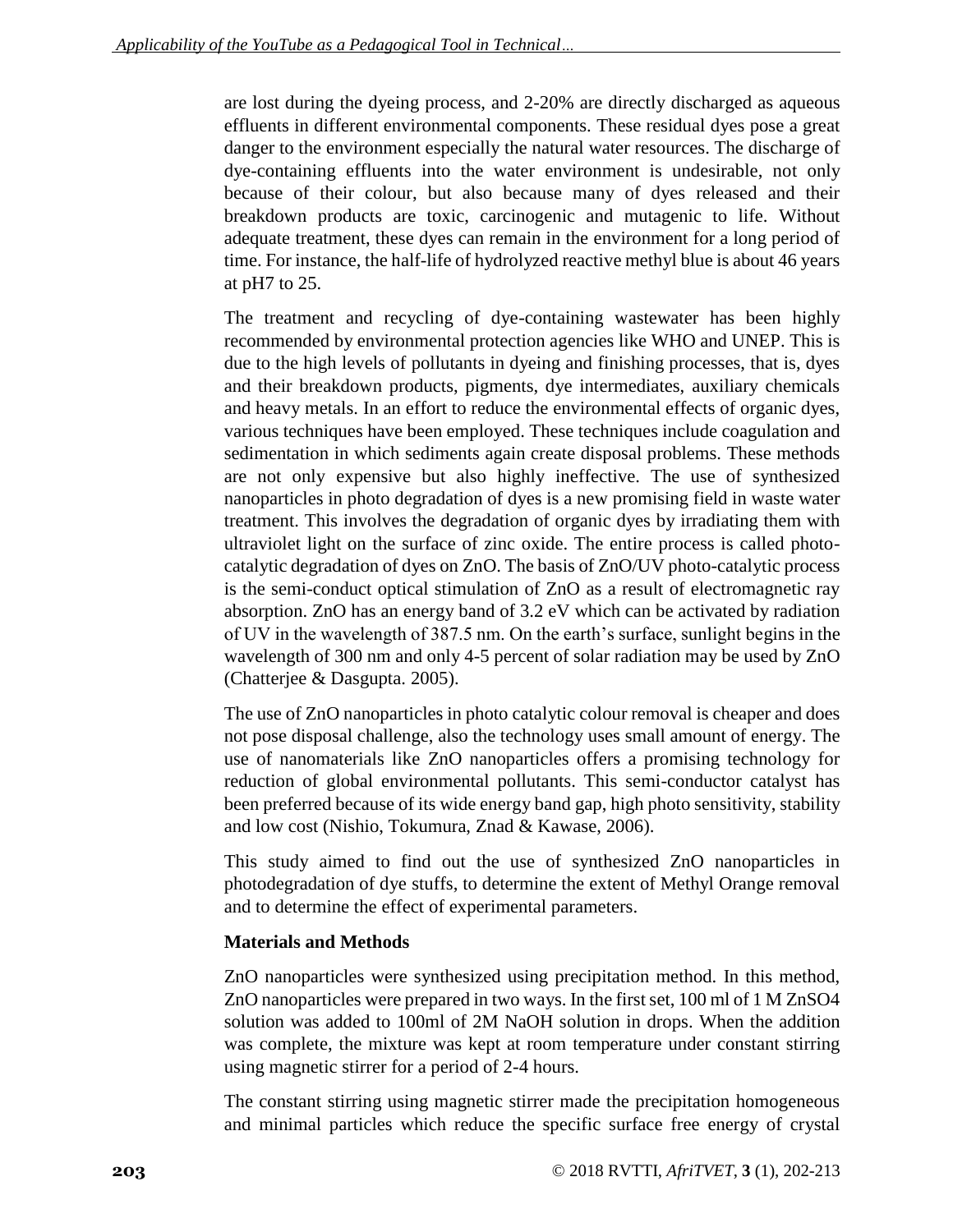nucleus which inhibit agglomeration and growth of the crystal nucleus so the particle size of the product is reduced (Zhang, Fung, Hartmann, Chan & Wang, 2008).

The resultant precipitate obtained was filtered then rinsed with distilled water. The formed white precipitate of Zn(OH) 2 was allowed to settle, filtered using filter paper of pore size 0.4µm in a suction pump, washed with distilled water several times and dried in hot oven at 1500C for 45 minutes. The synthesized ZnO nanoparticles were further irradiated at 180 W with microwave radiation in a microwave oven for 30 minutes. This was named as sample L1. The procedure was repeated to synthesize ZnO nanoparticles in different experimental conditions. ZnSO4, NaOH and oxalic acid were used as stabilizing agents. Thus one more sample was obtained and referred to as L2.

The precipitation reaction was represented as

$$
ZnSO4(aq) + 2NaOH(aq)
$$
  
\n
$$
Zn(OH)2(s) + Na2SO4(aq)
$$
  
\n
$$
Zn(OH)2(s) + H2O(1)
$$

The resultant ZnO nanoparticles particles after irradiation were collected and stored in brown bottles. And then the synthesized ZnO nanoparticles were subjected to SEM, PXRD, FTIR and EDX, to confirm the nanostructure.

## **Preparation of Dye Solution**

The stock solution (1,000ppm) was prepared and stored in brown bottles. The stock solution was diluted to get different required initial concentrations of the dye used. Dye concentration was determined by using absorbance measured before and after the treatment using UV-Vis spectrometer.

The stock solution was diluted to different initial concentrations of 10, 20, 30, 40 and 50 ppm for methyl orange in standard measuring flasks by making necessary dilutions with required volume of distilled water. The optical density of each dye solution was measured using UV-Vis spectrophotometer (model – No-SL-150 Elico) at maximum wavelength value for MeO dye. A plot of optical density versus initial concentration was drawn. This plot was used as standard graph for estimation of dye by interpolation technique. The values of optical density for dye solutions before and after removal of dye were obtained by using UV-Vis spectrophotometer. Using these optical densities the corresponding dye concentration was obtained from the graph.

Stock solution of MeO dye (1,000ppm) was suitably diluted to get the required initial concentration from  $15 - 45$ ppm. A 10ml of the dye solution of known initial concentration (C1) was transferred to 50ml beaker. Required amount of the photocatalyst (L1 and L2) was exactly weighed and then transferred to the dye solution with different C1. The beaker was then exposed to fluorescent light and direct sunlight for a fixed period of contact time.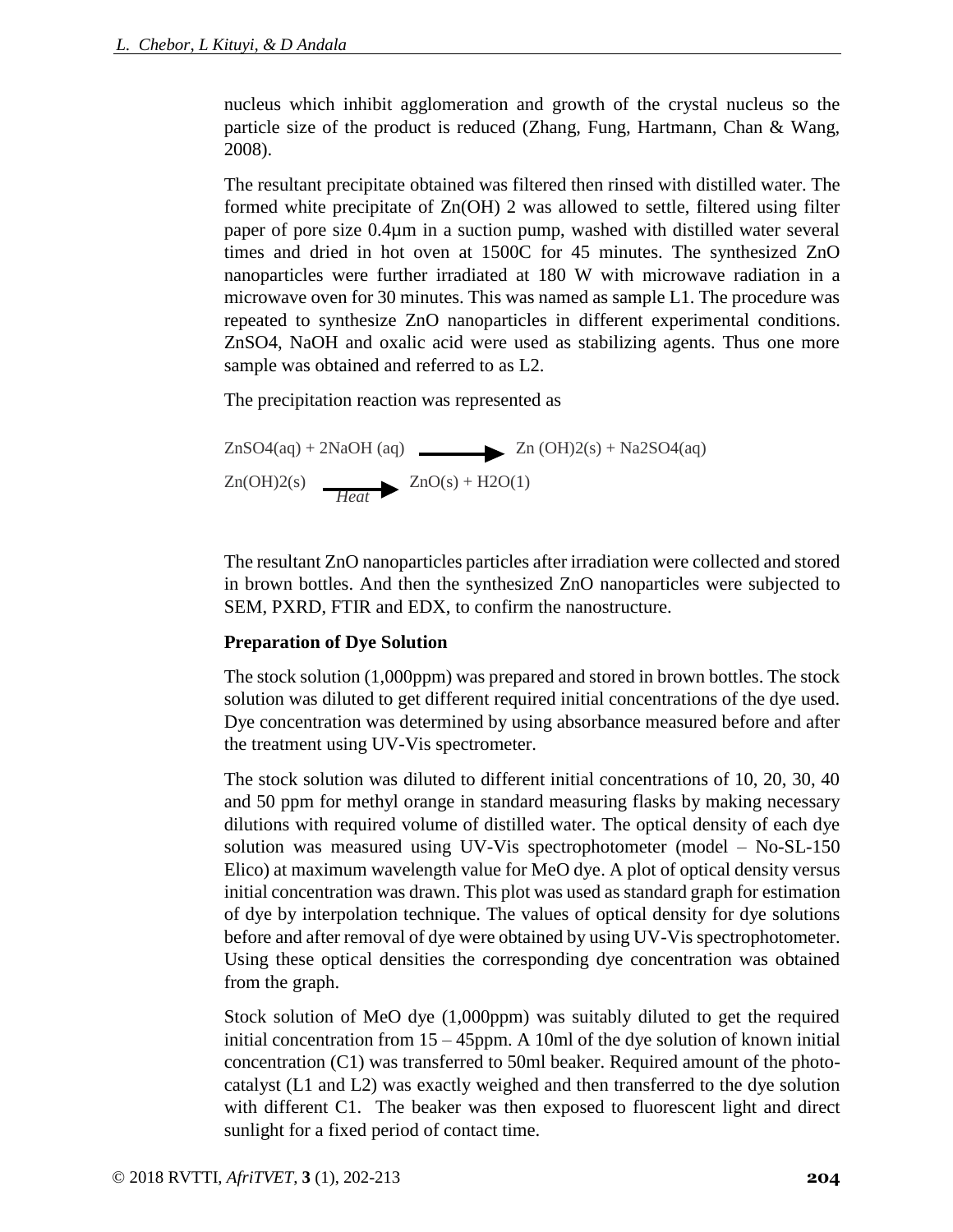After bleaching, the optical density (OD) of these solutions was measured using UV-Vis spectrophotometer and the final concentrations (C2) obtained from the standard graph. The extent of removal of the dye in terms of percentage removal was calculated using the following relationship:

Percentage removal =  $100(C1-C2)$  C1

Where

 $C1 =$  initial concentration of dye (ppm)

 $C2 = final concentration of dye (ppm)$ 

### **Factors that Govern Degradation Process**

The effect of various experimental parameters on degradation of MeO dye in the aqueous suspension by ZnO nanoparticles were studied by varying; the experimental conditions, concentration of the dye, amount of the sample (L1 and L2) and contact time.

## **Results and Discussion**

### **Powder X-Ray Diffraction (PXRD)**

Figure 1shows the XRD patterns of the synthesized ZnO nanoparticles.



*Figure 1: XRD Patterns of the Synthesized ZnO Nanoparticles*

The diffraction peaks at 31.7, 34.4, 36.2, 47.4, 56.4, 62.5, 67.6, and 68.7 can be indexed to ZnO as per the standard JCPDS file 80-0075. Powder diffraction patterns are characteristic of a particular substance and its "fingerprint" and can be used to identify a compound. Powder diffraction data from known compounds have been compiled into a database by the JCPDS. The synthesized sample can be confirmed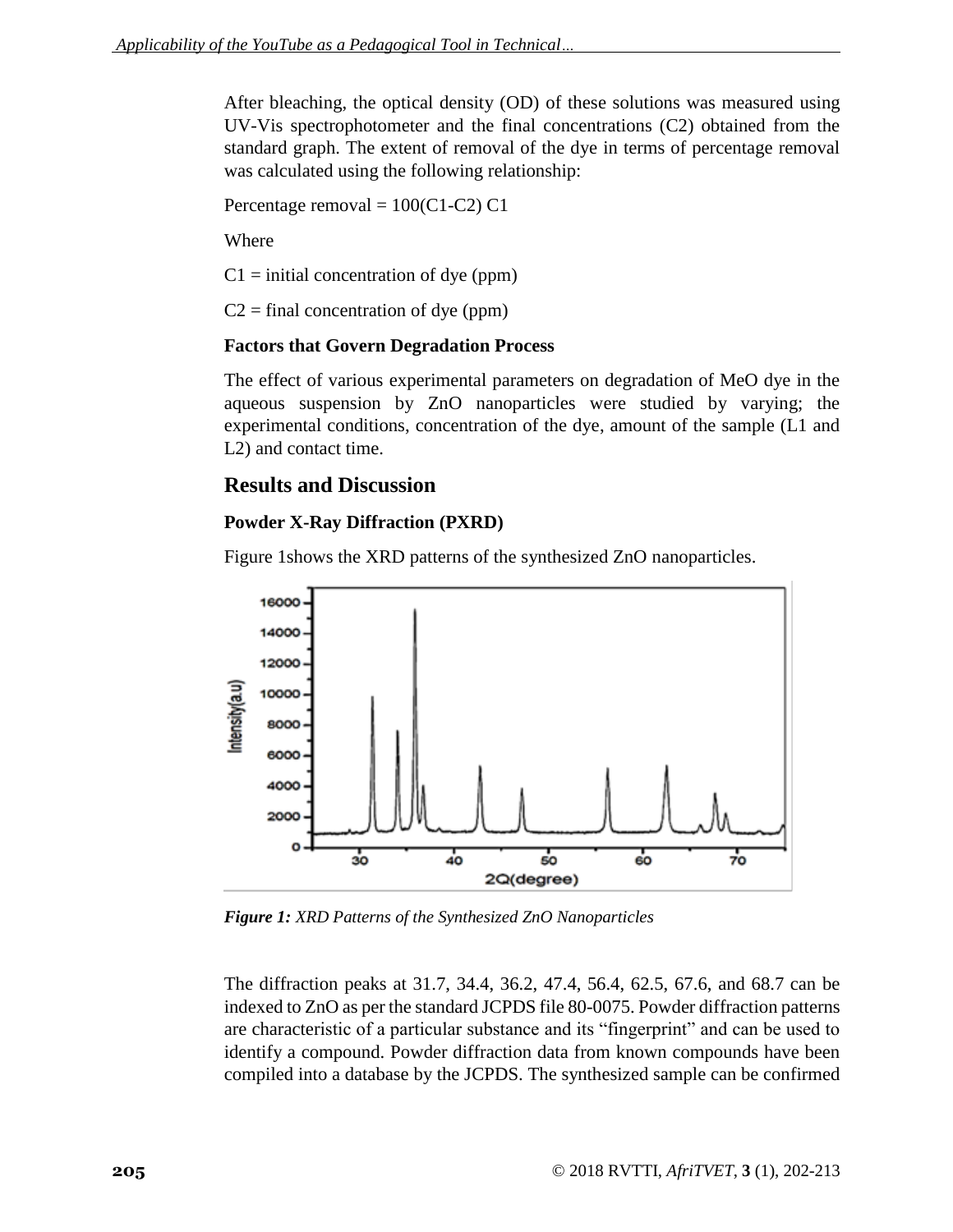to be ZnO nanoparticle. Clear crystallinity of the ZnO nanoparticles was observed and the samples had similar patterns. This suggests that the oxalic acid added as stabilizing agent had no effect on the Wurtzite structure of ZnO and agrees with the observation of Herrmann and Helmoltz, (2010).

Similar results were obtained by Gu, Wang, Lü, Zhou, Xu, and Yuan, (2004), and XRD peaks occurred at scattering angles (2θ) of 31.3670, 34.0270, 35.8596, 47.1635, 56.2572, 62.5384, 67.6356, and 68.7978, corresponding to reflection from 100, 002, 101, 102, 110, 103, 200 and 112 crystals. They indexed the XRD patterns to ZnO nanoparticles reference JCPDS file 80-0075 as well.

The average crystallite size of ZnO nanoparticles was estimated according to the diffraction reflection by using Debye-Scherrer equation (Holzwarth & Gibson, 2011):

$$
T = \frac{0.9\lambda}{\beta \cos \theta}
$$

Where

 $\lambda$  – Wave length of incident X- ray (1.5406A0)

β - Full width for half maximum (FWHM), Ө - Bragg's angle for the peak

B - Can be calculated using the equation  $β = (2θ2 - 2θ1)$ , obtained to be 0.2755 radians. The average crystallite sizes of synthesized ZnO nanoparticles were found to be around 26 nm.

Similar results were obtained by Shanthi and Kuzhalosai (2012), who characterized synthesized nano-ZnO using PXRD for their three samples prepared. The sizes obtained were about18nm, 16nm and 12nm.

#### **The FTIR Analysis**

Figure 2 shows the FTIR spectrum of the synthesized ZnO nanoparticles by precipitation method, which was acquired in the range of 400-4000 cm-1. The red and black lines represent L1 and L2, respectively.



*Figure 2*: Observed FTIR pattern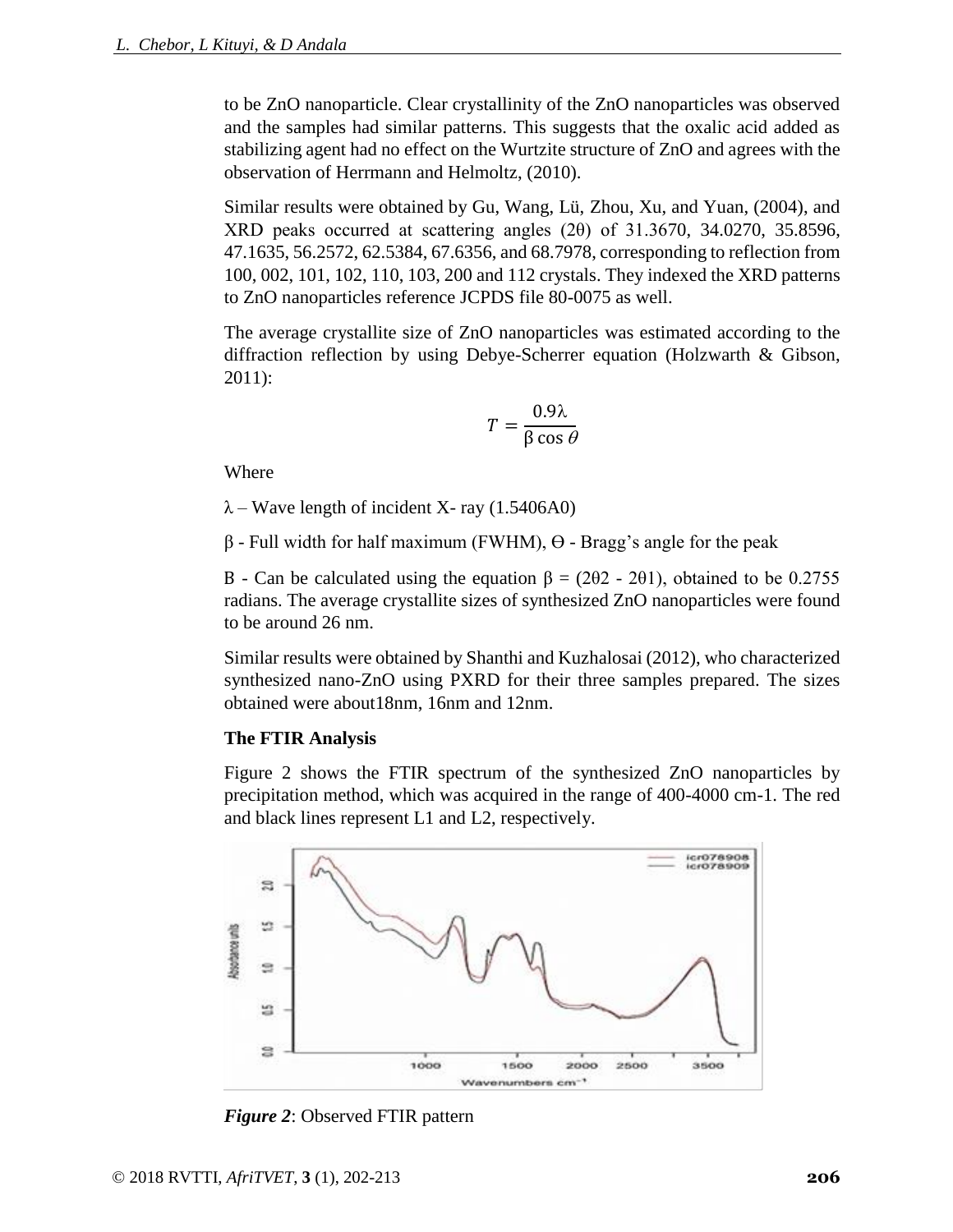FTIR of the ZnO nanocatalyst indicates the presence of water molecule adsorbed on the surface due to bands at around 3400 cm-1 which may be assigned to OH stretching vibration of adsorbed H2O or due to residual Zn(OH)2 present in the powder. The absorption band at 430cm-1 correlated to metal oxide bond (Zn-O).

Kant and Kumar (2012) carried out similar study and FTIR spectra of ZnO obtained showed absorption band at 432.0 cm-1 which could be attributed to (Zn-O) stretching frequency. Likewise peaks at 3401.3 cm-1 represent (OH) stretching mode. Shanthi and Kuzhalosai (2012) also carried out a similar study and their analysis showed a broad band between 419-430cm-1.The spectra showed bands at (3250 & 3500cm-1) which was assigned to OH stretching vibrations.

### **SEM Analysis**

Figure 3 and Figure 4 shows the SEM diagram for sample L1and L2 at high magnification respectively.



*Figure 3. Magnified L1 SEM diagram Figure 4. Magnified L2 SEM diagram*

These images showed that the ZnO nanoparticles obtained formed rod shaped clusters distributed within the range of 100nm. The diagrams also show that the surface was not uniform but porous in nature. This implies that the nanocatalyst had considerable number of pores where there was a good possibility for the heavy metals to be trapped and adsorbed onto these pores and it was a good sign for effective adsorption of heavy metals (Joshi & Shrivastava, 2012). The photographs also showed different surfaces for L1and L2. The L1 showed round ended while L2 showed sharp ended nanoclusters. This was an indication that the stabilizing agent had an influence on the morphology of the samples.

Similar results were made by Soltaninezhad and Amrnifar (2011) who studied surface morphology of ZnO nanoparticles produced by Spray Pyrolysis. The pictures observed showed particles that thet were spherical in shape. However, Joshi and Shrivastava, (2012) determined the surface texture which was found to be rough and porous in nature. Due to these close similarities, the ZnO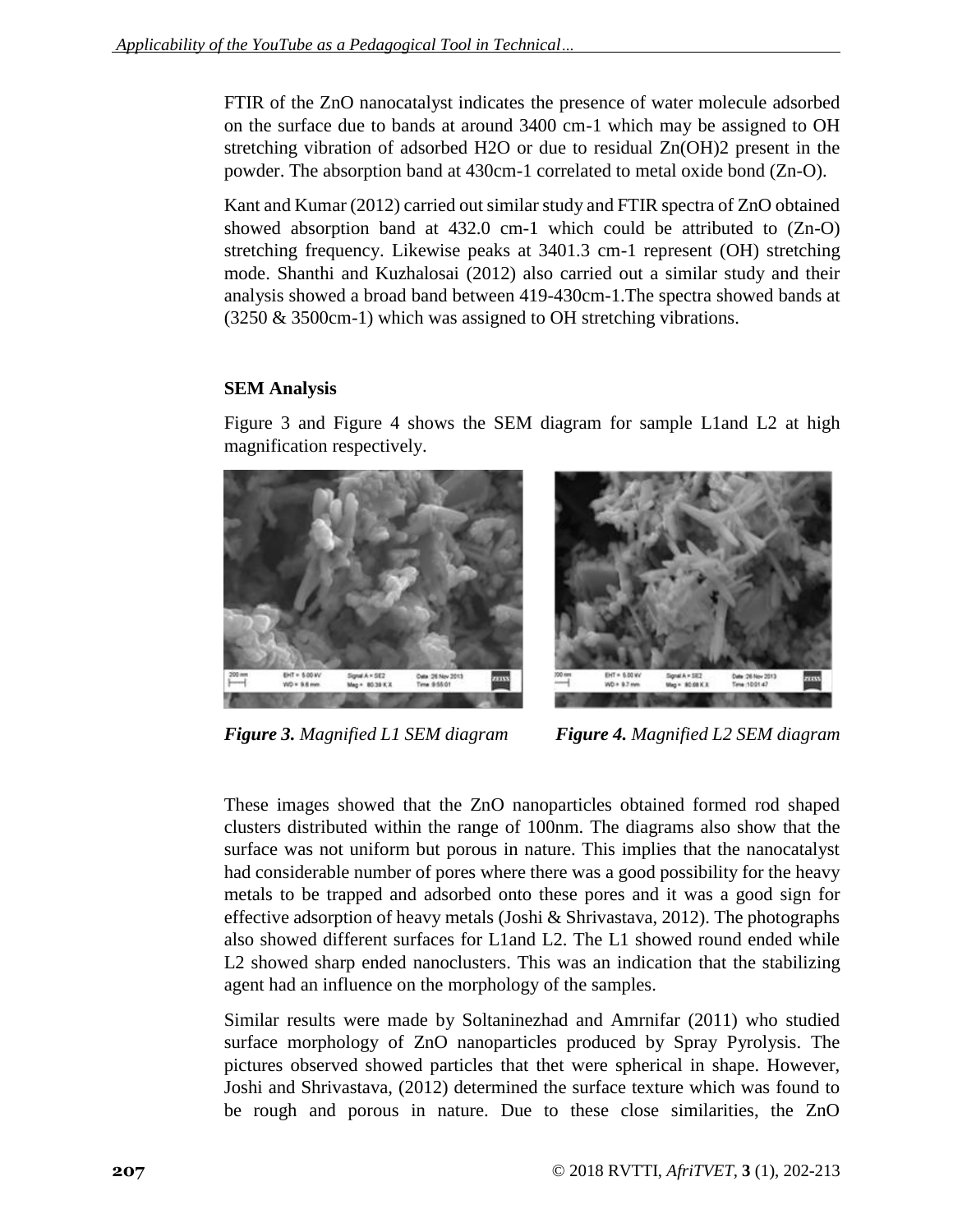nanoparticles were confirmed. The difference in distribution range is attributed to the level of accuracy during synthesis and also method of synthesis (Joshi & Shrivastava, 2012).



*Figure 5. EDX pattern ZnO L1 Figure 6. EDX pattern ZnO L2*

The EDX spectra indicated that the samples were made up of Zn, O and traces of Mn impurities. The point at the intense peak is assigned to the bulk ZnO and the less intense on to the surface ZnO. The peak at 0.5 KeV can only be attributed to O and not Mn due to overall position of the peaks. The elemental composition of the nanomaterial was found to be 55.34% Zn, 42.3% O and 2.37% Mn for L1and 54% Zn, 44.0% O and 1.93% Mn for L2.

Similar work has been done by Joshi and Shrivastava (2012), who characterized nano ZnO synthesized by precipitation technique. Their EDX spectra showed a peak at 0.5 KeV for oxygen 1 Kev for ZnLα, 8.6 for ZnKα and 9.6 KeV for ZnKβ. The elemental composition was found to be 71% Zn, 18.5% CO and 10% C with C as the impurity.

#### **Photo degradation Studies**

The optical density of each dye was measured using UV-Vis spectrophotometer at maximum wavelength of 480 nm. A plot of optical density versus initial concentration was done and used as a standard graph for estimation of dye concentration by interpolation technique.

**Effect of variation of initial concentration of dye on photo degradation of methyl orange dye**. Photo catalytic degradation of the dye was found to decrease with increase in initial concentration of methyl orange. This could be due to more dye molecules than ZnO nanoparticles; in this case the photo-catalyst became the limiting factor. It was noted that degradation rate decreased with increase in dye concentration. The decrease in dye degradation could be attributed to reduction of OH- radicals on the catalyst surface when covered by dye ions (Poulis  $\&$ Tsachpinis, 1999).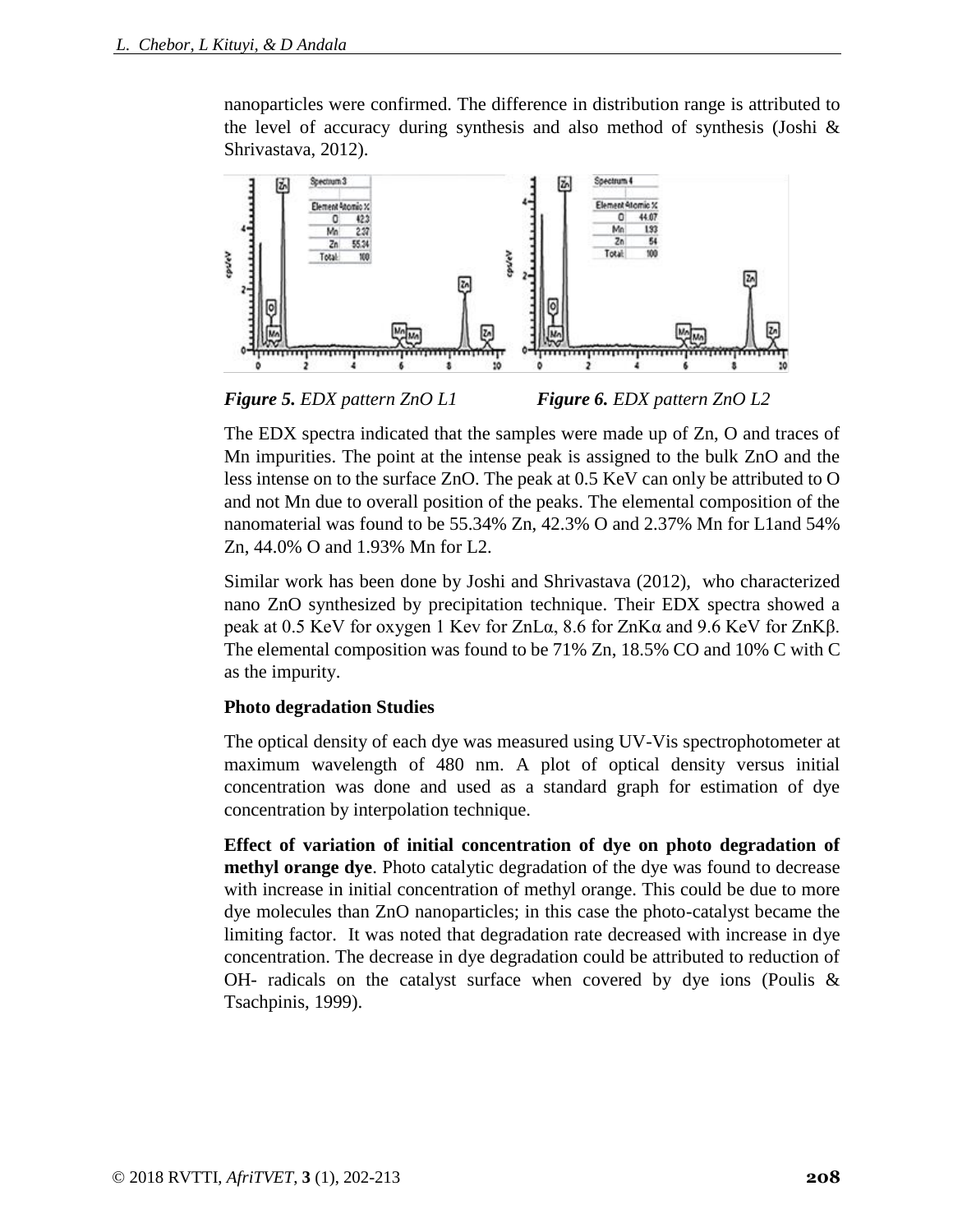| <b>Radiation</b>       | <b>Sample</b> | <b>Concentration of dye</b> |            |            |  |
|------------------------|---------------|-----------------------------|------------|------------|--|
|                        |               | $15$ mgL-1                  | $30$ mgL-1 | $45$ mgL-1 |  |
| <b>Sunlight</b>        | L1            | 0.85                        | 2.68       | 10.77      |  |
|                        | % removal     | 98.4%                       | 96.1%      | 94.7%      |  |
|                        | L2            | 2.49                        | 6.83       | 20.89      |  |
|                        | % removal     | 97.4%                       | 97.2%      | 93.6%      |  |
| <b>Fluorescen</b><br>t | L1            | 14.23                       | 26.40      | 41.31      |  |
|                        | % removal     | 92.0 %                      | 89.0%      | 88.2%      |  |
|                        | L2            | 14.04                       | 29.81      | 38.03      |  |
|                        | % Removal     | 91.8%                       | 88.9%      | 88.0%      |  |

*Table 1 Effect of Variation of Initial Concentration of Dye on Photo Degradation of Methyl Orange Dye*

The results agree with those reported by Chatterjee and Dasgupta (2005), that when methyl orange was irradiated with sunlight source, the degradation of the dye decreased as the dye concentration increased. This is due to the generation of OH radicals on the catalyst surface which is reduced since the active sites are covered by dye ions. Also Kansal, Singh & Sudc (2006), concluded that photo-catalytic degradation of methyl orange decreased as the dye concentration increased. This decrease is as a result of increase in the number of photons absorbed by catalyst's lower concentration (Davis, 2006). According to Shanthi and Muthuselvi (2012), the decrease in photo degradation is as a result of dye molecules imparting darker colour to the solution which acts as a filter to the incident light reaching the photo catalyst surface. Sampa and Biney (2004) further explained that the increase in the concentration of a dye solution results in the photons getting intercepted before they can reach the catalyst surface, thus decreasing the absorption of photons.

**Effect of variation of dose of photo catalyst (l1 and l2) on photodegradation of MeO dye**. The results indicated that the initial concentration 30 mgL-1 of the dye and Ph in all beakers were kept constant at pH 7.0 and the dose of photo-catalyst was varied from 200mg to 400mg with a contact time of four hours and the results are shown in Table 2.

Photo catalytic degradation of methyl orange dye increased with the increase in concentration of ZnO particles. This is due to increase in photo-catalyst molecules available to degrade the dye. Further increase of ZnO concentration increased turbidity of the solution and decreases light penetration into the solution and therefore, removal efficiency decreases (Kartalet al., 2001).

The results of this study are similar to those of Joshi and Shrivastava (2012) who studied removal of methylene blue using ZnO nano particles, by varying the dose of photo catalyst from 2.0 g/l to 5.0 g/l and degradation increased from 86.0% to 92.8%. The increase in the amount of catalysts increased the number of active sites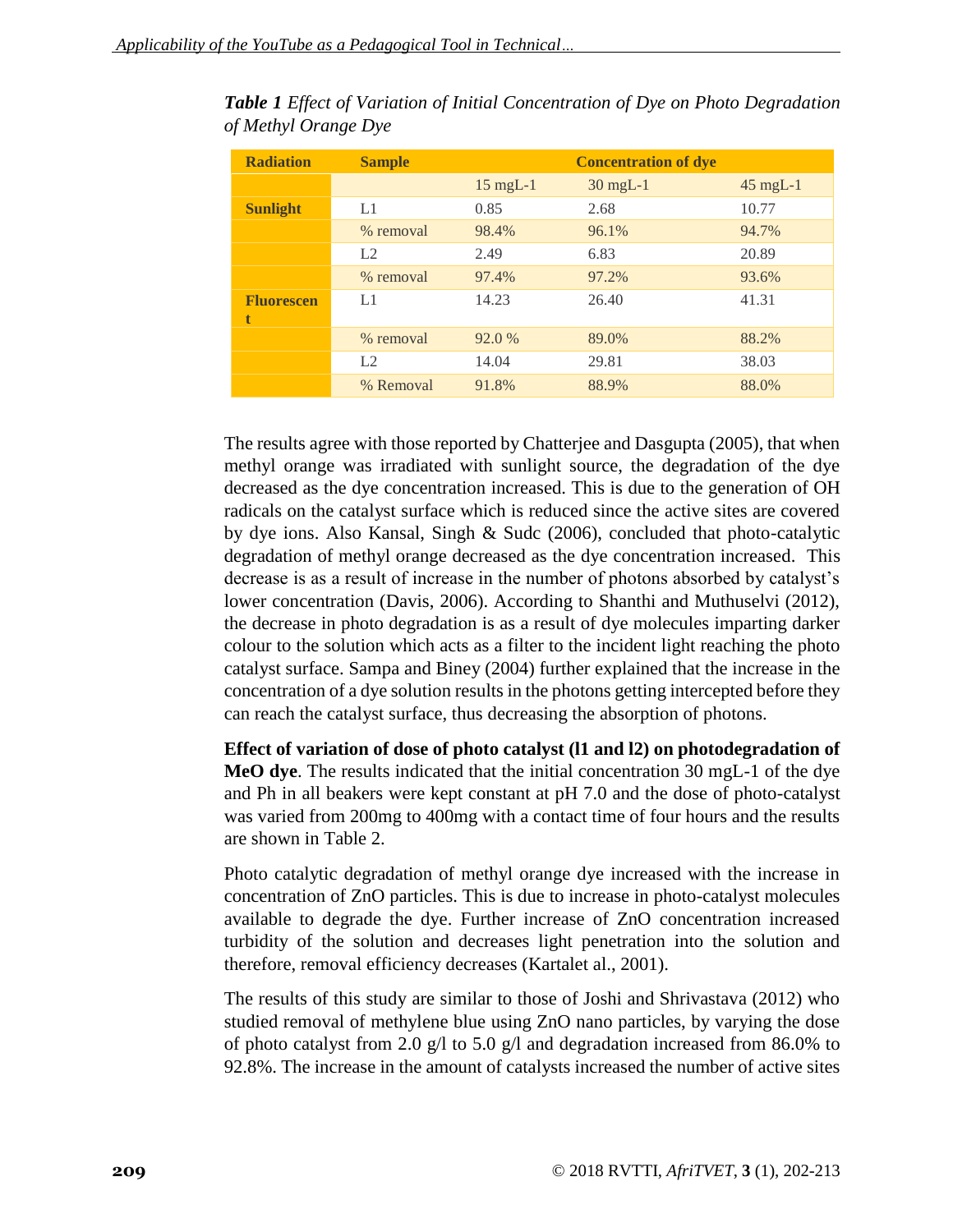of the photo catalyst surface, which in turn increased the number of hydroxyl and superoxide radicals (Sampa & 2004).

| <b>Radiations</b>  | <b>Sample</b> | <b>Amount of Photo-Catalyst</b> |                   |       |  |
|--------------------|---------------|---------------------------------|-------------------|-------|--|
|                    |               | 200mg                           | 300 <sub>mg</sub> | 400mg |  |
| <b>Sunlight</b>    | L1            | 6.57                            | 2.39              | 1.50  |  |
|                    | % removal     | 92.1                            | 94.2              | 96.0  |  |
|                    | L2            | 10.99                           | 6.83              | 4.06  |  |
|                    | % removal     | 93.4                            | 97.2              | 96.5  |  |
| <b>Fluorescent</b> | L1            | 26.40                           | 26.88             | 26.55 |  |
|                    | % removal     | 92.0                            | 96.4              | 98.5  |  |
|                    | L2            | 29.81                           | 27.46             | 25.23 |  |
|                    | % Removal     | 92.6                            | 97.5              | 97.9  |  |

*Table 2 Effect of Variation of Dose of Photo Catalyst (L1 and L2) on Photo Degradation of MeO Dye*

## **Effect of Variation of Contact Time on Photo Degradation of MeO Dye**

The results indicated that, the percentage removal of dye increased with increased contact time. This is in agreement with the results reported by Shanthi and Muthuselvi(2012), who studied the effects of contact time on removal of malachite green using ZnOnano particles. The increased contact time causes the photogenerated OH- radicals and other peroxide radicals all being highly oxidant species decompose the dyes completely to mineral end products (Hofman, 1995).

*Table 3 Effect of Variation of Contact Time on Photo Degradation of MeO Dye*

| <b>Radiations</b>      | <b>Sample</b> | <b>Contact time in hours</b> |                |                |                |      |  |
|------------------------|---------------|------------------------------|----------------|----------------|----------------|------|--|
|                        |               | $\mathbf{1}$                 | $\overline{2}$ | $\overline{3}$ | $\overline{4}$ | 5    |  |
| <b>Sunlight</b>        | L1            | 11.84                        | 6.83           | 5.99           | 1.45           | 0.58 |  |
|                        | % removal     | 60.5                         | 77.2           | 80.0           | 95.2           | 98.0 |  |
|                        | L2            | 9.12                         | 4.23           | 2.68           | 0.97           | 0.53 |  |
|                        | % removal     | 69.6                         | 85.9           | 91.1           | 96.8           | 98.2 |  |
| <b>Fluorescen</b><br>t | L1            | 10.95                        | 8.77           | 5.95           | 2.68           | 1.32 |  |
|                        | % removal     | 63.5                         | 70.8           | 80.2           | 91.1           | 95.6 |  |
|                        | L2            | 11.57                        | 8.15           | 5.33           | 2.06           | 0.70 |  |
|                        | % Removal     | 61.4                         | 72.8           | 82.2           | 93.1           | 97.7 |  |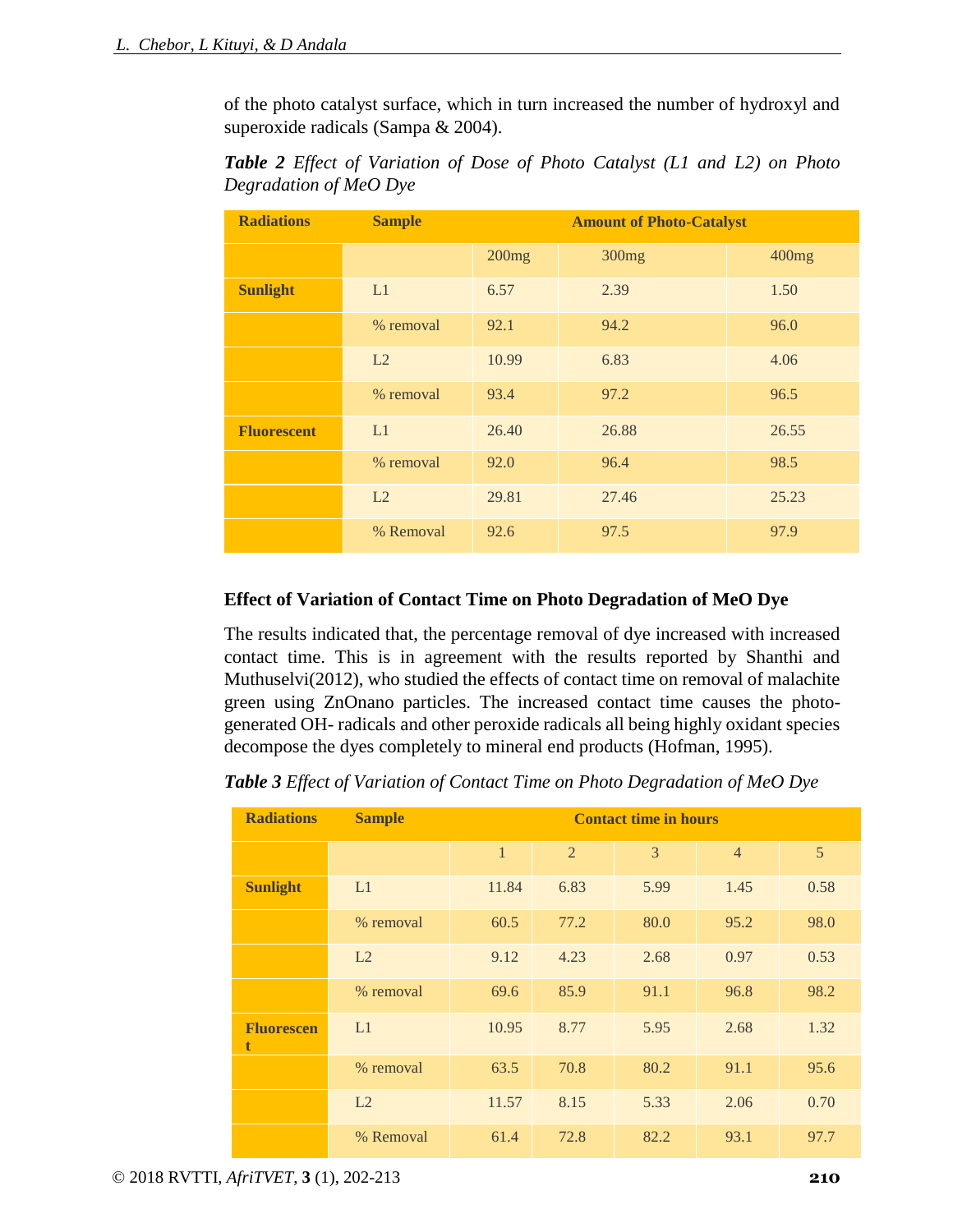# **Conclusion**

Photocatalytic degradation of dye was found to decrease with increase in initial concentration of methyl orange. Photocatalytic degradation of methyl orange dye increased with an increase in amount of ZnO nanoparticles. The optimum photocatalyst concentration was found to be 45mg/l with dye removal of 96.0% at contact time of 2 hours. The contact time for maximum removal of methyl orange was four hours.

## **Recommendations**

In future, researchers should focus on the development of novel nanomaterials/ nanocomposites with a high surface area, sufficient surface functional groups and high sorption ability, for the removal of organic dyes. The environmental threat of organic dyes is becoming more and more thus; further improvements must be made in the direction of the development of materials with greater stability (resistance to pH changes and concentrations of chemicals present in contaminated water) and the capacity for the simultaneous removal of multiple contaminants, such as toxic metal ions, organic dyes and bacterial pathogens. Considering the economics of adsorbents, it is necessary to synthesize low-cost effective and recyclable adsorbents for their extensive application in our daily life. Treatment technologies should be developed for the purification of water in order to meet the demand of increased environmental pollution.

## **Acknowledgements**

The authors are grateful for the supports from International Centre for Research in Agroforestry (ICRAF), University of Eldoret and University of Western Cape, South Africa which provided the laboratory space and equipment for the work.

## **References**

- Ali, H. (2010). Biodegradation of synthetic dyes a review. *Water, Air, & Soil Pollution*, 213(1-4), 251-273.
- Chatterjee, D., & Dasgupta, S. (2005). Visible light induced photocatalytic degradation of organic pollutants. *Journal of Photochemistry and Photobiology C: Photochemistry Reviews*, 6 (2), 186-205.
- Davis, J. C. (2006). *Managing the effects of nanotechnology*. Washington D.C: Woodrow Wilson International Centre for Scholars, National institutes of health.
- Dos Santos, A. B., Cervantes, F. J., & van Lier, J. B. (2007). Review paper on current technologies for decolourisation of textile wastewaters: perspectives for anaerobic biotechnology. *Bioresource Technology*, 98 (12), 2369-2385.
- Gu, F., Wang, S. F., Lü, M. K., Zhou, G. J., Xu, D., & Yuan, D. R. (2004).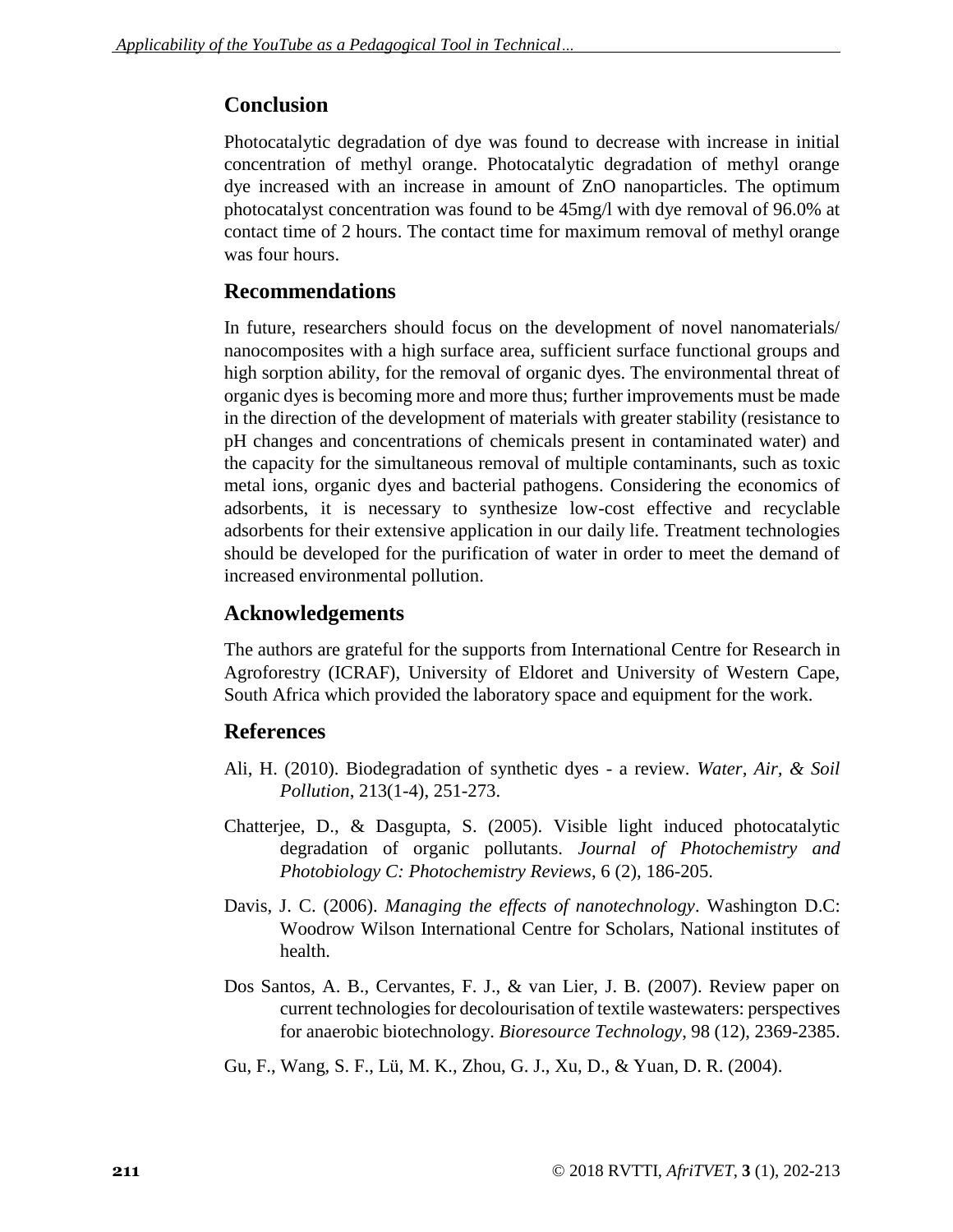- Photoluminescence properties of SnO2 nanoparticles synthesized by sol-gel method. *The Journal of Physical Chemistry B*, 108 (24), 8119-8123.
- Herrmann, V., & Helmoltz, P. (2010). Influence of stabilizers in ZnO nano dispersions on the performance of the nano particles. *Phys Status Solid*, 207(7), 1684 –1688
- Hofman, A. (1995). Shades of green. Stanford Soci.Innov. Rev., Spring: 40–49. Holzwarth, U., & Gibson, N. (2011). The Scherrer Equation versus the 'Debye-Scherrer Equation'. *Nature Nanotechnology*, 6(9), 534-534.
- Joshi, K. M. & Shrivastava V. S. (2012). Removal of methylene blue dye aqueous solution using photo catalysis, *Int.J.nano Dim*,2(4): 241-252
- Kansal, S. K., Singh M. & Sudc, D. (2006). Studies on photodegradation of two commercial dyes in aqueous phase using different photocatalysts. *J Hazardous Material*, in press.
- Kant, S., & Kumar, A. (2012). A comparative analysis of structural, optical and photocatalytic properties of ZnO and Ni doped ZnO nano spheres prepared by sol gel method. *Adv Mat Let*, 3(4), 350-354.
- Kartal, O. E., Erol, M., & Oguz, H. (2001). Photo catalytic destruction of phenols by ZnO powders. *Chen Eng Technol*., 24, 645-649
- Li, Y., Xiaodong, L., Junwen, L. & Jing, Y. (2005). Photocatalytic degradation of methyl orange by TiO2 coated with activated carbon, *Catalysis Communications*, 40; 1119-1126.
- Nishio, J., Tokumura, M., Znad, H. T., & Kawase, Y. (2006). Photocatalytic decolorization of azo-dye with zinc oxide powder in an external UV light irradiation slurry photoreactor.*Journal of hazardous materials*, 138(1), 106- 115.
- Poulis, I., & Tsachpini, J. (1999).Photocatalytic degradation of the textile dye Reactive Orange in the presence of TiO2 suspensions. *Chem Technol Biotechnol*,74; 349-357.
- Sampa, C., & Biney, K. (2004).*Photo-catalytic degradation of modern textile dyes in waste water using ZnOnanocatalyst*, Kolkata. India.
- Shanthi, M., & Kuzhalosai, V. (2012).Photocatalytic degradation of an azo dye, Acid Red 27, in aqueous solution using nano ZnO. *Indian Journal of Chemistry- Part AInorganicPhysical Theoretical and Analytical*, 51(3), 428.
- Shanthi, S., & Muthuselvi, U. (2012). A study of morphology of synthesized Nano ZnO and its application in photodegradation of malachite green dye using different sources of energy 4 39-52.